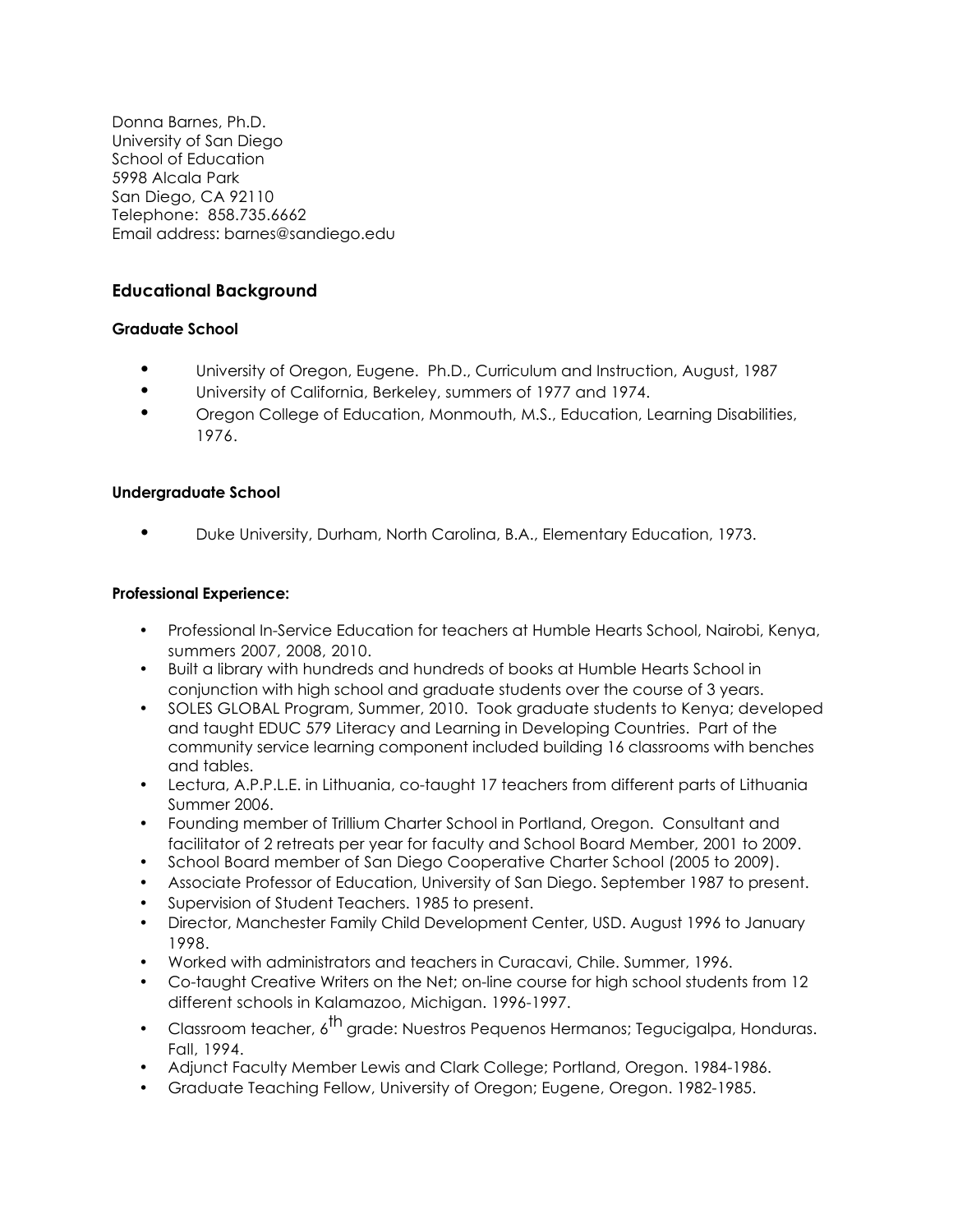- Classroom Teacher, K-2<sup>nd</sup> Grade; Mill Creek School, Salem, Oregon. 1985-1986
- Assistant Director & Teacher of the Early Childhood Center at the University of Oregon, a lab school, which included mainstreamed children with disabilities. Eugene, Oregon. 1984-1985.
- Classroom Teacher, 1st grade, Port Orford-Langlois District, 2-CJ, Oregon. 1980-1982.
- Classroom Teacher, 3<sup>rd</sup> grade, Beauvoir Elementary School. Washington, DC. 1977-1979.
- Special Education Teacher, grades 1-3; Independence Oregon. 1976-1977.
- Title 1 Reading Teacher, grades 1-3, Independence Oregon. Summer 1976.
- Classroom Teacher, 4<sup>th</sup>-6<sup>th</sup> grade: Queen of Peace Elementary School: Salem, Oregon. 1973-1976.

## **Publications**

Barnes, D., Lawson-Durward, J., Wheetley, J. 2010). Surf tsunami: In search of the perfect wave in the perfect place. Culver City, CA: Interact.

### **Refereed Articles**

Barnes, D. (1999). Causes of dropping out from the perspective of education theory. In Randall, L., Anderson J. (Eds.), Schooling for success; Preventing repetition and dropout in Latin American primary schools. Columbia University Seminar Series, Armonk, NY: M.E. Sharpe.

Barnes D. (1993). We've come a long way baby. *Rethinking Schools*. VII (3).

Barnes, D. (1993). What's important, anyway? *The California Reader: A Quarterly Publication of the California Reading Association.*

Barnes, D., & Lawson, J. (1991). Learning about history through literature. *Social Studies Review* 30 (2) pp. 41-47.

Barton, L. [pseudonym] (1992). But still she gives the test. *The Whole Language Teacher*, VII (2) p. 6.

Chaille, C., Barnes, D., Bessel-Browne, T., Quigley, K. (1984) Effects of early childhood education programs. *National Association of Elementary School Principals*, 1 (1).

Infantino, R. & Barnes, D. (1991). Teaching prospective teachers about whole language. *Calilfornia English*, 27 (1), pp. 18-19.

Barnes, D. (1990). Quilt crazy. *Instructor Magazine*, C (3), p.80.

## **Non-refereed articles**

Barnes, D. (1990, fall). Bridging the gap between research and practice: Using predictable materials vs. pre-primers to teach beginning sight words. *The Whole Language Teacher*, V (1) pp. 1-2.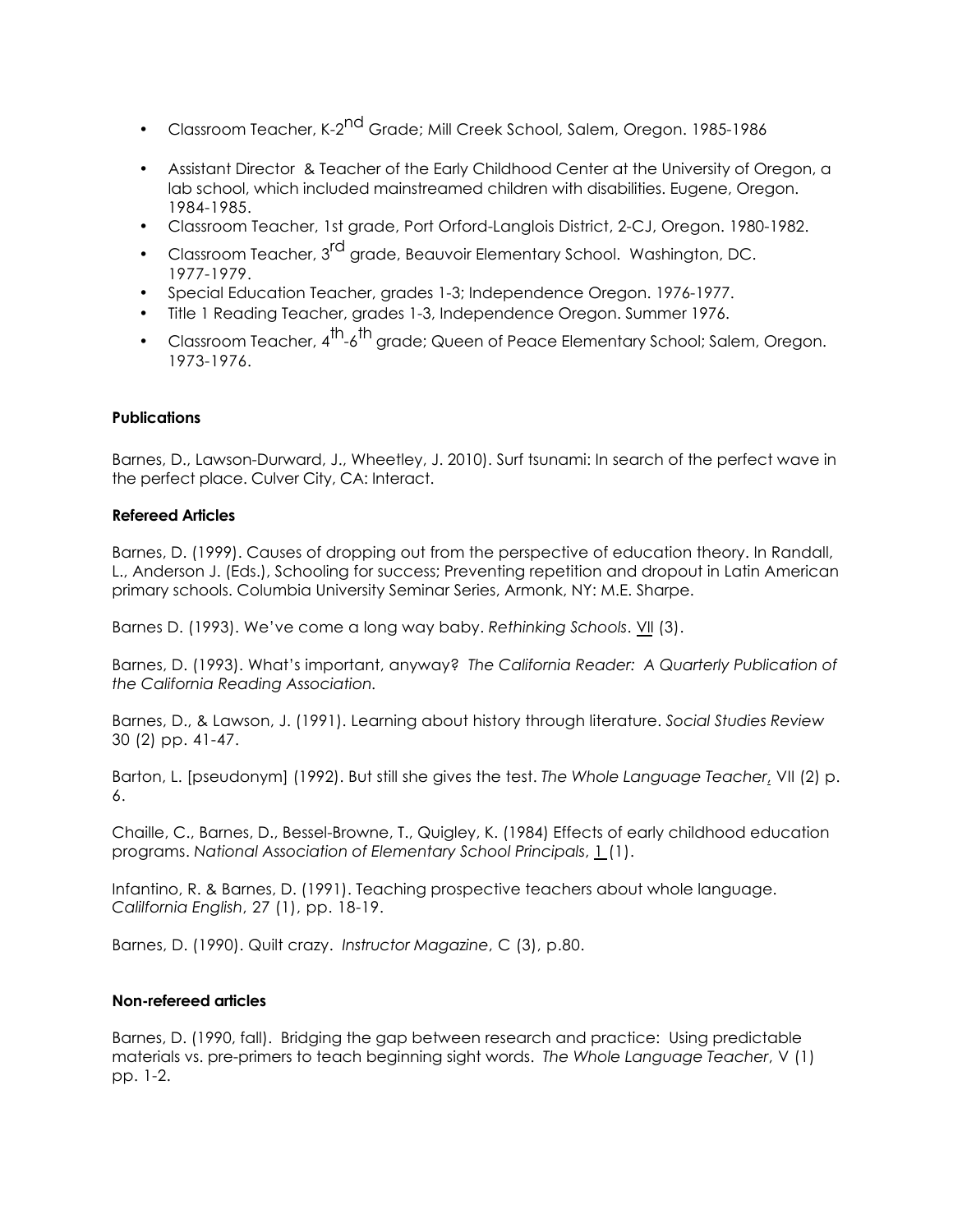Barnes, D. (1991). Bridging the gap between research and practice: The effects of group size on interactive storybook reading. *The Whole Language Teacher*, V (2), pp.1, 3.

Barnes, D. (1991). Bridging the gap between research and practice: Classroom storybook reading: the creation of texts and learning opportunities. *The Whole Language Teacher*, V (3), pp. 4-5.

Barnes, D. (1991). Bridging the gap between research and practice: Ability grouping. *The Whole Language Teacher,* VI (1), p.3.

Barnes, D. (1991). Bridging the gap between research and practice: Non-ability grouped, multilevel instruction: A year in a first grade classroom *The Whole Language Teacher,* VI (2), pp. 6-7.

Barnes D. (1992) Bridging the gap between research and practice: I wonder if it's still true? Report card on basal readers. *The Whole Language Teacher*, VI (3).

Barnes D. (1992) Bridging the gap between research and practice: Pen pals. *The Whole Language Teacher*, VI I (1) pp. 2-3.

Barnes D. (1992) Bridging the gap between research and practice: Bad spellers of the world untie! The Whole Language Teacher, VII (2) pp. 2, 6.

Barnes D. (1993) Bridging the gap between research and practice: Multi-Aged Grouping. *The Whole Language Teacher,* VIII (2) p. 7.

Barnes D. (1993) Bridging the gap between research and practice: What is whole language (part 1) *The Whole Language Teacher,* VII (3) p. 7.

Barnes D. (1993) Bridging the gap between research and practice: What is whole language (part 2) *The Whole Language Teacher*, VII (3) p. 7.

Barnes D. (1994) Bridging the gap between research and practice: When you don't Sspeak their language. *The Whole Language Teacher*, VIII (3) pp. 6- 7.

Barnes, D., & DeRoche, E. (1991). Learning through the news: The weather page—part 1. *NIE Information Services Bulletin.* 

Barnes, D., & DeRoche, E. (1991). Learning through the news: The weather page—part 2*. NIE Information Services Bulletin.* 

Nagel, A., Anderson-Cruz, H., Barnes, D., Hamm, D., Preston, F. & Vogt, M. *Developing effective teachers of reading for California's schools: An action agenda.* White paper commissioned by State of California Association of Teacher Educators.

Barnes, D. (Dissertation, 1987) Is This a Story? Preschool Children's Responses to Written Vignettes.

### **Presentations**

The Politics of GLBTQ Books for Elementary, High school, and University Students. National Council of Teachers of English, Nashville, Tennessee, November, 2006.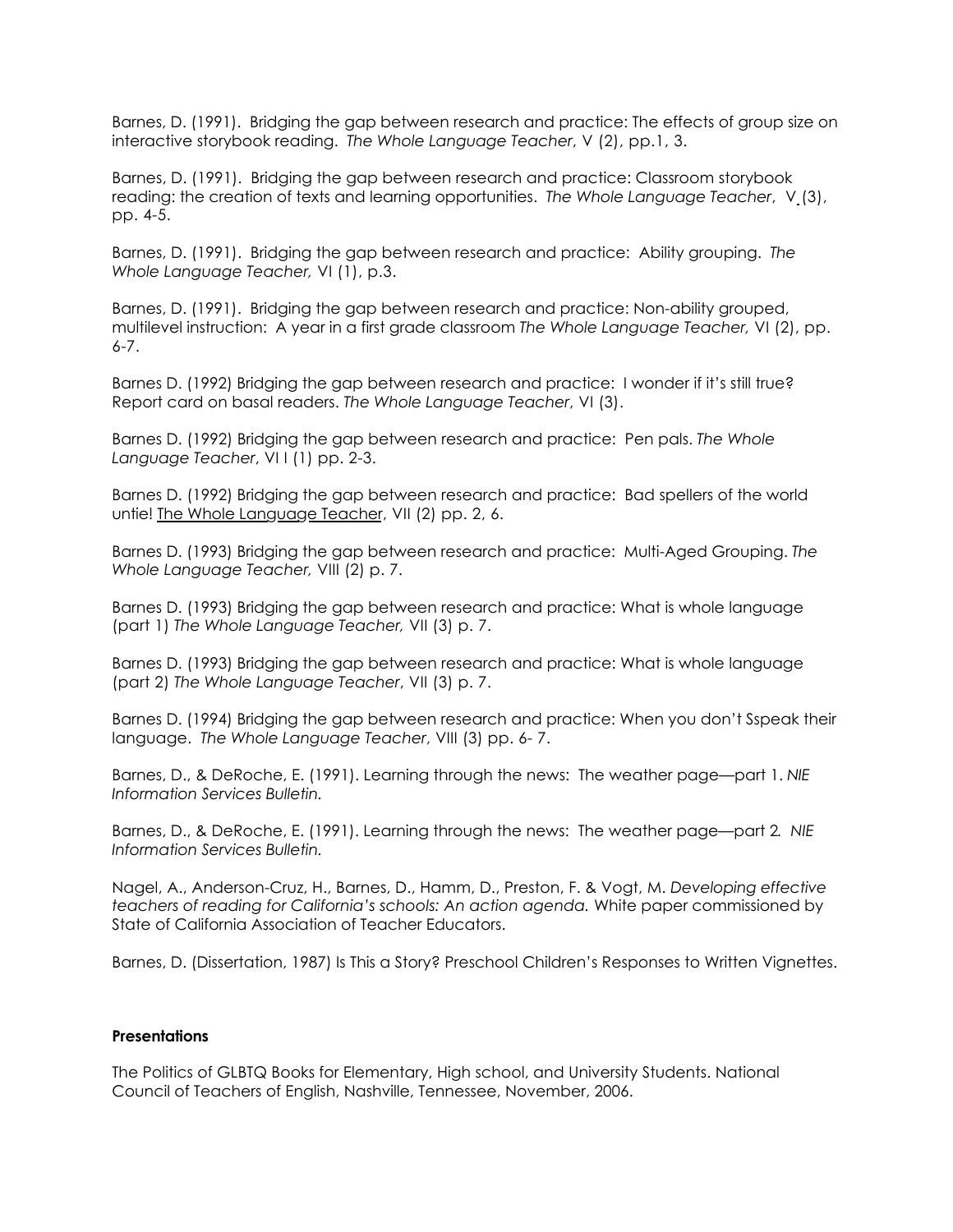Adolescent Literature that includes GLBTQ characters. Rancho Bernardo High School. The Gay/ Straight Alliance. October 26, 2006.

Queering Teacher Education: Addressing Gay, Lesbian, Bisexual, Transgendered, and Queer (GLBTQ) Issues in Teacher Education. American Educational Research Association. Chicago, Illinois, April, 2003.

Using Assessment to inform Instruction Presented to Santee middle and high school teachers; April 15, 1999.

Technology Helps to Create a Community of Learners: Modeling a Constructivist Framework in a Graduate Course. Co-presentation with Mary Williams, Association of Teacher Educators; Washington DC; February 1997.

The World at Our Fingertips: Creative Writers on the Internet Presented with Virginia Little, Amy Eunice, and Marta Brill; Computer Professionals for Social Responsibility conference; Seattle, Washington; March 2, 1997.

Initial report to members of SCATE organization on progress of white paper response to "Every Child a Reader"; San Diego; November 1996.

Using Big Books and Predictable Materials to Promote Reading and Writing (in Spanish Elementary school in Curacavi, Chile; Summer 1996.

Honduran Children's Understanding of Story Faculty of University of San Diego; March 1995.

Using the Newspaper for Interesting Learning Experiences (in Spanish) Faculty of Nuestros Pequenos Hermanos; Tegucigalpa, Honduras; June 1994.

Using Bulletin Board Technology in Reading Courses Co-presented with Virginia Little; Whole Language Umbrella; San Diego; July 1994.

Infusing Multicultural Information and Activities into the Language: Arts/Reading Curriculum Co-presented with Dr. Robert Infantino; Poway School District; May 19, 1994.

*Celebrating Diverse Families: Lesbian, Gay & Bisexual Literature for Children and Adolescents* Co-presented with Dr. Rita Marinoble; Greater San Diego Council of Teachers of English; Kona Kai Resort; San Diego; December 9, 1993.

*Parents Helping Their Children* Read/San Diego Tutor Conference SDSU; Aztec Center; San Diego; May 8, 1993.

*Using Children's Literature to Explore Math Concepts* San Diego City School Special Educators; May 18, 1993

*How to Encourage Reading and Writing for Pre-School Children* Faculty; Manchester Family Child Development Center; January 13, 1993.

*Reaching Beyond Ourselves: Describing Elementary School Practices and Programs to Parents, Politicians, and Business People.*

Joint presentations; National Council of Teachers of English conference; Louisville, Kentucky; November 21, 1992.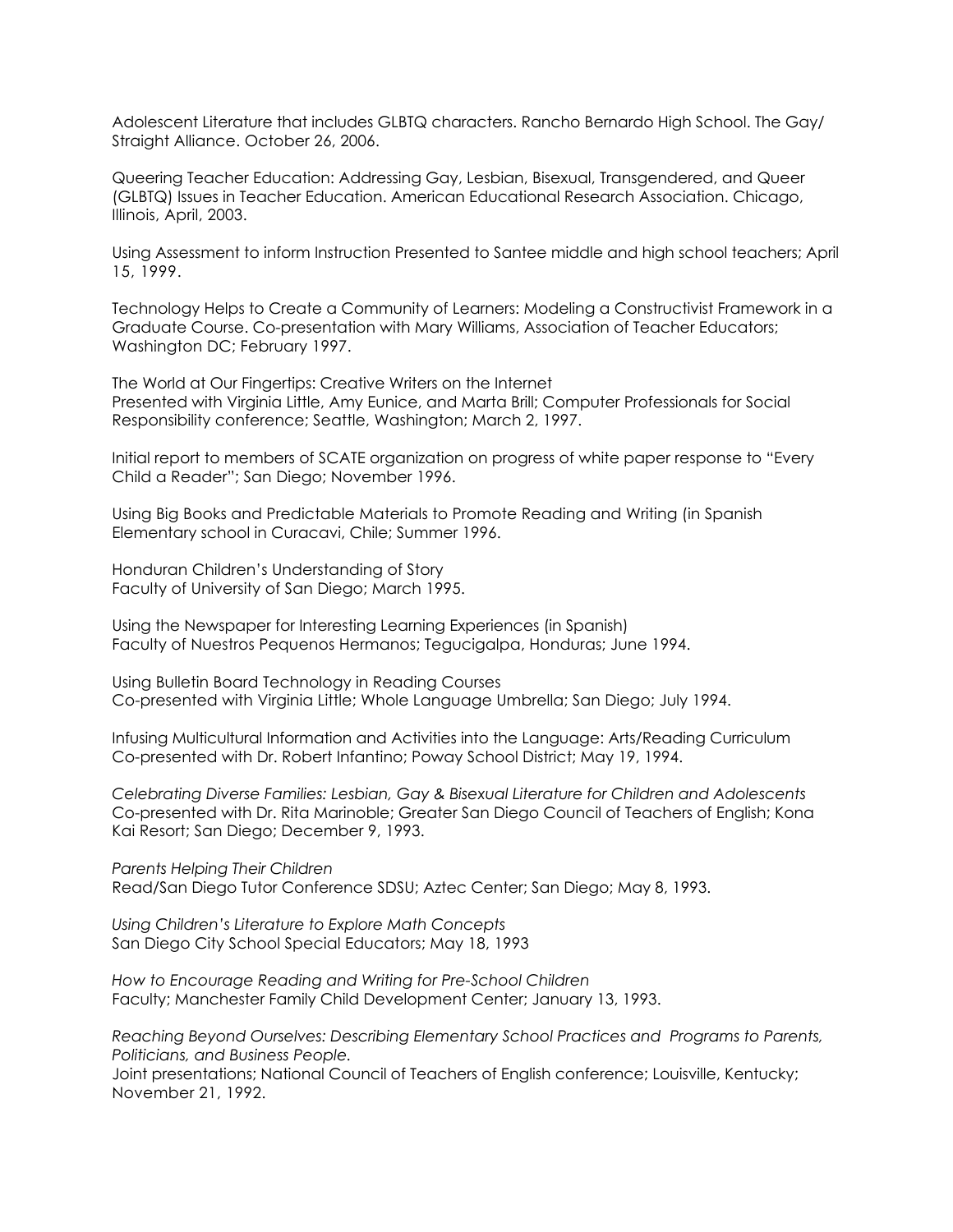*Assessment in Early Childhood Literacy*

Faculty; Manchester Family Child Development Center, October 20, 1992.

*How to help the Adult Learner by Understanding Whole Language* Conference "Working Between Their Ears" Second Annual READ/ San Diego Tutor Conference; SDSU; October 10, 1992.

*How to Get Them to Read*

A Whole Language Experience '92; A Child Centered Approach to Teaching; Restructuring for Success: An Integrated Curriculum with John Archambault and Bill Martin Jr.; University of san Diego; August 5, 1992.

*Literature and writing* Dr. Infantino's writing class; Guadalajara, Mexico; Summer, 1992.

*Classroom Intervention to Turn Off the Television* Information about a project completed in an a4th grade classroom at a colloquia at the University of San Diego for SOE faculty; May 8, 1992.

*Lesbian and Gay Literature for Children and Adolescents*  Presentation at the "Lesbian and Gay Educational Issues Forum" jointly sponsored by San Diego Teachers Association and the Human Rights Committee; San Diego; May 7 1992.

*How to "Unplug the Plug in Drug" (Television)* Conference "Empowering Children and Adults"; San Diego Association For the Education of Young Children; Southwestern College; March 28, 1992.

*Art and Literacy* Teacher Advisory Council Meeting; University of San Diego; March 27, 1992.

*Alternative Ways to Respond to Literature* Dr, Patterson's MFCC 228 Psychopathology class; February 3, 1992; and in MFCC 231 Ethnicity and Gender Issues; February 6, 1992.

*Early Writing---Concepts About Print and Invented Spelling* San Diego Association for the Education of Young Children Conference; Grossmont College; March 16, 1991.

*The Newspaper and Children's Literature* NIE conference EDUC x 549c Teaching for Freedom at Sports Club; Jack Murphy Stadium; June 25, 1991.

*What's New in Children's Literature?* Two day class where students were able to get credit through our continuing education office; June 22, 23, 1991.

*Early Writing---Concepts About Print and Invented Spelling* San Diego Association for the Education of Young Children conference; Grossmont College; March 16, 1991.

*What is Whole Language?* Parent meeting at the Children's School; February 20, 1991.

*Using Children's Literature to Encourage Writing*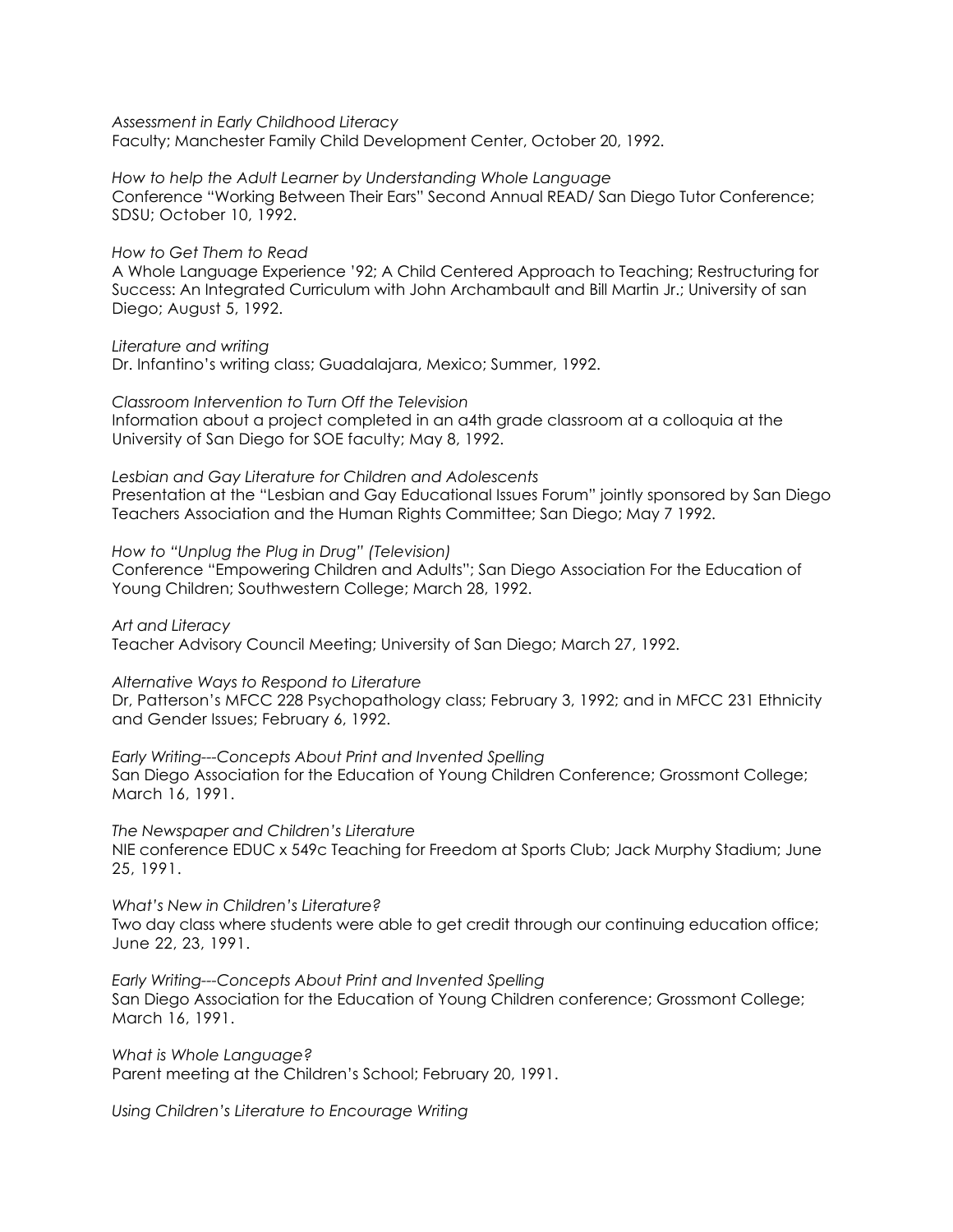Promising Practices V: Writing to Learn Across the Curriculum, Mission Bay Conference Center; December 12, 1990.

*Children's Literature and the Modern American Family* Co-presented with Drs. Patterson and Utesch; National Council on Family Relations; Seattle, Washington; November 13, 1990.

*Grouping Practices—How Do They Feel?* 1990 California Association for Cooperation in Education Membership Conference; La Jolla Hyatt Regency Hotel; November 9, 1990.

*How Parents Can Promote Literacy Development* County wide conference—"Home-School Community: Team Building for Student Success"; San Diego City Schools; Crawford High School; October 6, 1990.

*Integrating the Curriculum* Mentor teachers in Solana Beach School District; February 9, 1989.

*Is This a Story? Preschool Children's Responses to Written Vignettes (Paper)* National Reading Conference; Tucson, Arizona; December 1, 1998.

*Using Children's Books to Encourage Writing* San Diego Area Writing Project and Greater San Diego Council of Teachers of English; Lake Arrowhead Retreat; Spring 1988.

*What Makes A Good Early Childhood Center*? Pediatric doctors at the University of California, San Diego, May 10, 1988.

## **Teaching Experience**

## **Undergraduate Courses**

## **University of San Diego**

Education 383P/583P Methods of Teaching Reading and Language Arts Education 134/234 Methods of Teaching Reading—Secondary Education 132 Curriculum and Methods of Teaching Education 39 Team-taught course sponsored by the Social Issues Committee: Using Children and Adolescent Literature to Explore Issues of Human Dignity Education 33 Adolescent and Children's Literature CC & I Language Acquisition and Development Education/Sociology 194 Children's Literature and Gender Identity EDUC 579 Literacy and Learning in Developing Countries

## **University of Oregon, Eugene**

Elem ED 340 Classroom Management Elem ED 339 Teaching Language Arts and Literature in the Elementary School

#### **Graduate Courses**

**University of San Diego**